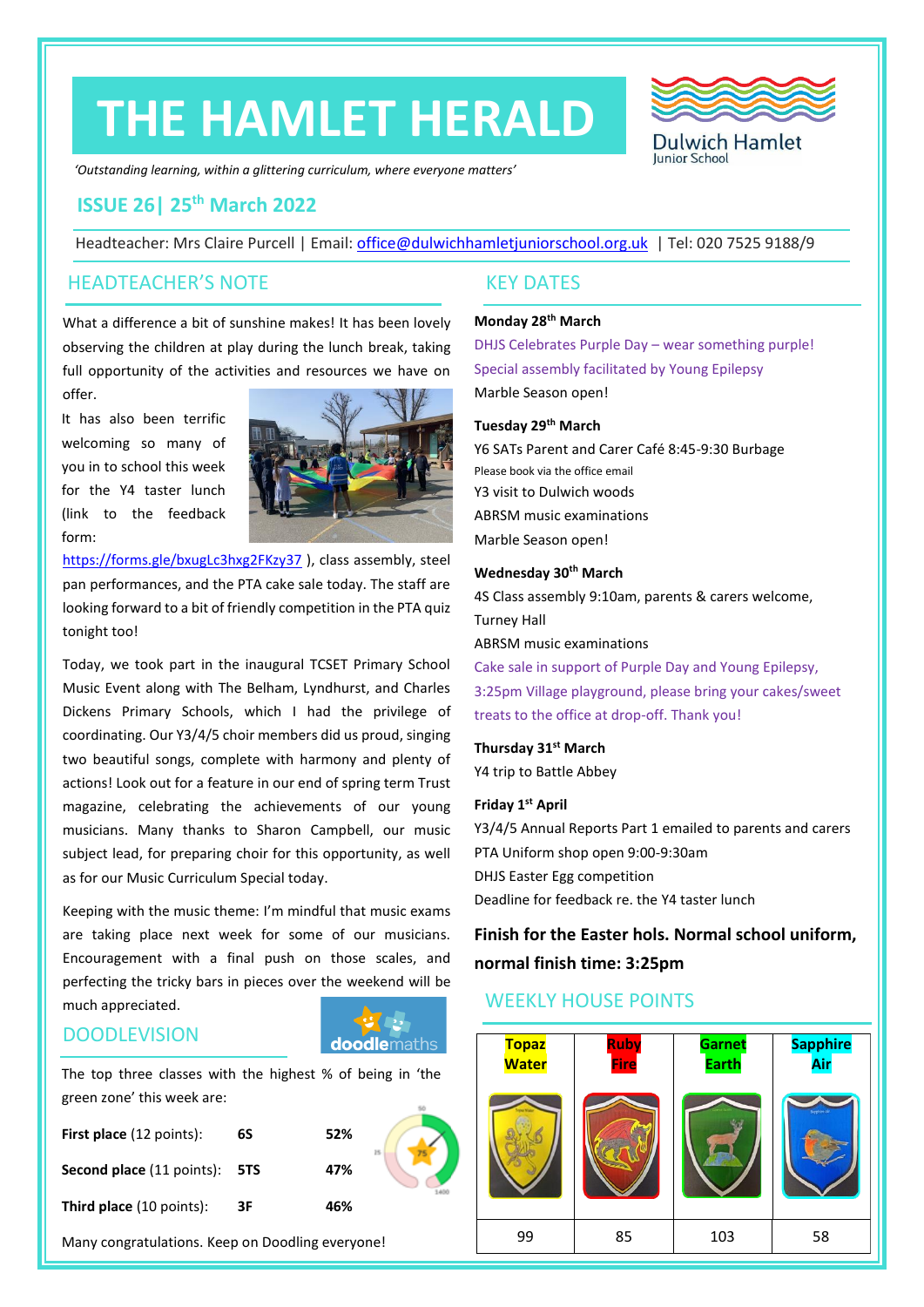#### RED NOSE DAY UPDATE

Drum roll please….! Our current total raised by the DHJS community for 2022 is standing at an impressive **£1809.67.** Keep the sponsorship money coming in; deadline end of this term please. Thank you so much for your generosity and

kindness. This will contribute in making such a difference across a range of charities and organisations, locally, nationally, and beyond.



# MOTHER'S DAY PORTRAIT COMPETITION

Thank you very much to all our budding artists who entered the competition. We had some really beautiful portraits, some of which you can see displayed in and around Dulwich Village.

# SWIMMING UPDATE

We are pleased to say that we have managed to secure our swimming lessons in the summer term. Year 4 will be swimming every Thursday until 26th May. Year 5 will be swimming until Wednesday 6th July.

Swimming resumes w/c 25<sup>th</sup> April.



#### MARBLE SEASON!!!

We all love a Marble Season! As a 'thank you' for a fantastic half-term of learning, we have decided to reward the children with two days of marble fun next week: Monday through to Tuesday. As always, we have our simple set of rules to follow:

- *Only bring in enough marbles that can fit into a small container that will sensibly fit in trays in the classroom*
- *Only bring in marbles that you don't mind losing! (keep the bestest/special ones for home)*
- *Rules for games are established and adhered to*
- *No swapping*
- *You can play to win*

# PURPLE DAY



Purple Day is the International Day of Epilepsy Awareness, and while officially this takes place tomorrow, Saturday 26th March, the Hamlet will mark this on Monday 28<sup>th</sup> March. We are allowing our Hamleteers to come in wearing something purple to show their support. We are grateful to Young Epilepsy for coming in to facilitate our special assembly on Monday.

Purple Day is THE day to get people talking about epilepsy, bust the myths about seizures, and raise funds so children and young people can feel safe, supported and included.

We are also holding a cake sale on Wednesday 30<sup>th</sup> March after school to raise funds in support of Young Epilepsy. Please bring your cakes/sweet treats to the office. You can also make a donation direct via your Parent Pay account.



#### SHOUT OUT FOR NAMING ITEMS!

Please name everything! The warm spring weather has caused an increase in our lost property! SO many hoodies and sweatshirts have been abandoned. Those with names have been returned. We will always endeavour to return property but without a name it's very difficult. Any unnamed uniform will be returned to the PTA for the second hand shop. Any unnamed lunch boxes or water bottles will be thrown away. Leftover food or the smell of a lunchbox encourages foxes and rats; water bottles make a great toy for the foxes to play with.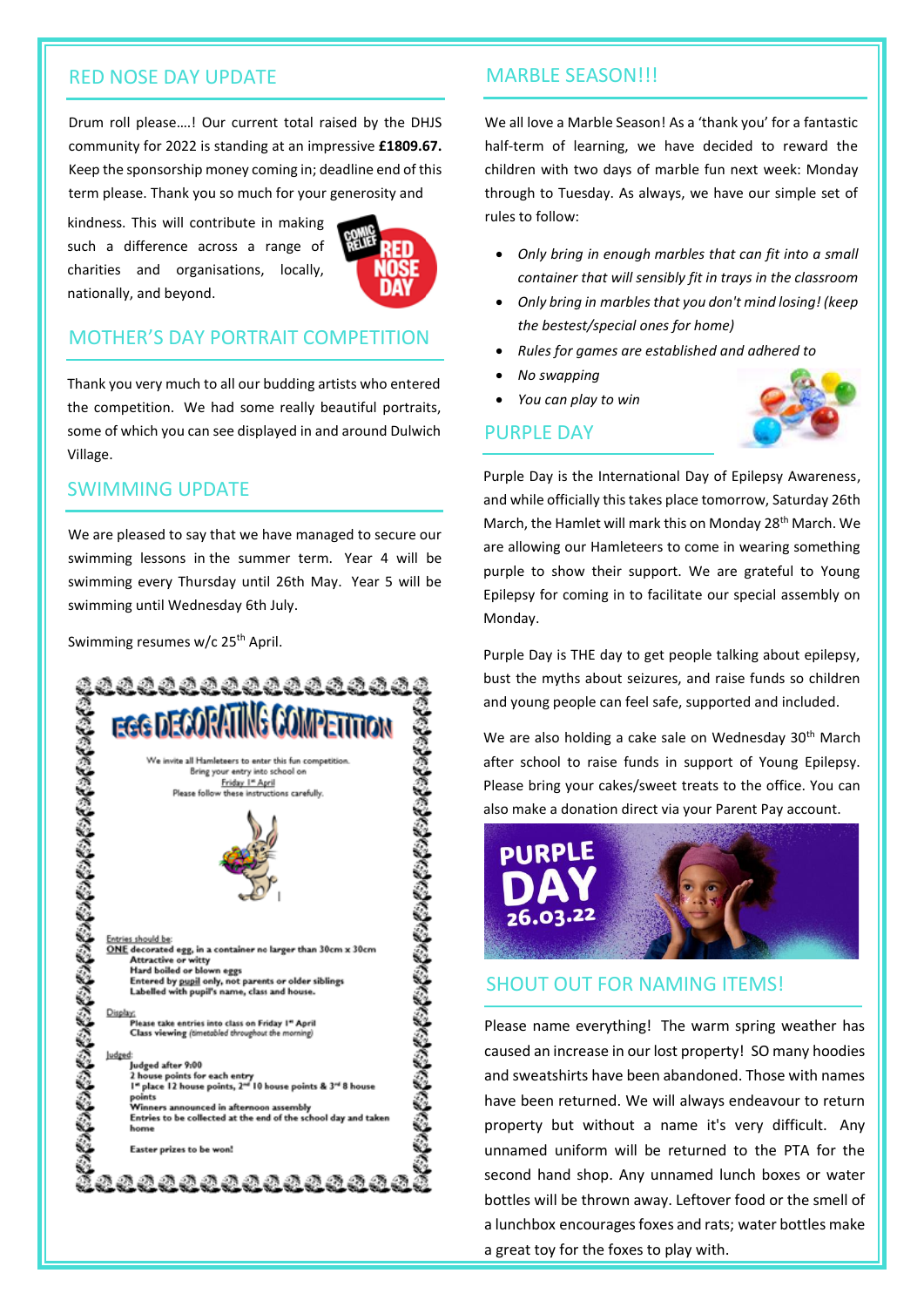# OUR HAMLETEER LEADERS: ECO COUNCIL

DHJS Eco Council have been busy reminding our school community the importance of recycling waste where we can. The last two terms, classes have been collecting used pens. This week, we collected these from around the school and delivered them to our local Terracycle Pen Point. From here, they will be part of the Terra Cycle Writing Instruments Recycling Programme.





Once collected, the writing instruments are separated by material composition, cleaned and melted into hard plastic that can be remoulded to make new recycled products. Thank you to Alleyn's School for supporting us to recycle our pens at their pen drop-off point!

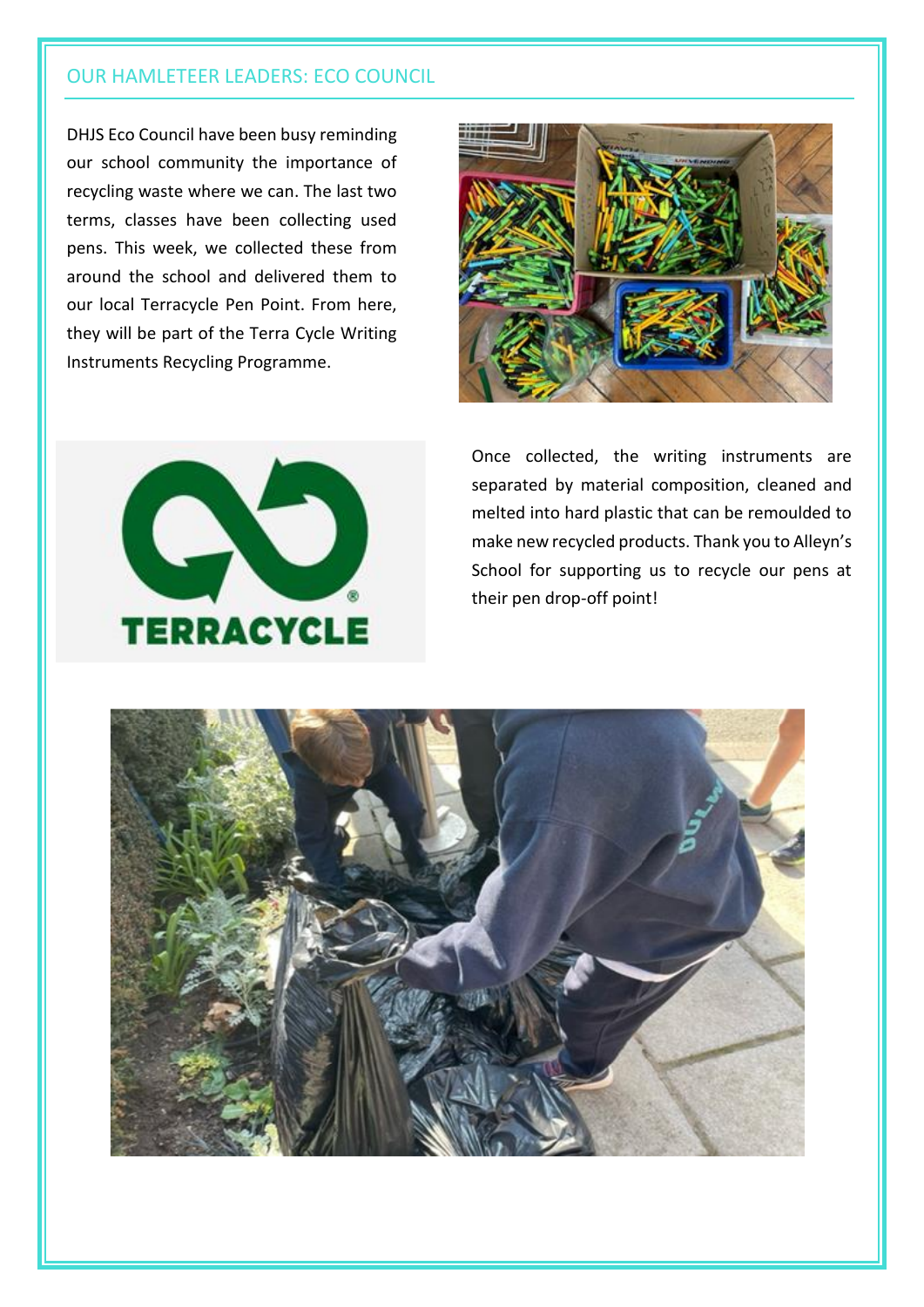# CURRICULUM SPECIAL: MUSIC

Music is a powerful, unique form of communication that can change the way people feel, think and act. It transcends different cultures, abilities and generations – stimulating responses on both emotional and intellectual levels. It allows opportunity for personal expression and plays an important part in the personal development of an individual.

The children at Dulwich Hamlet are lucky enough to encounter music every day! While we have an amazing extra-curricular music department that many of our children are a part of (see a future Hamlet Herald Special for a taste of this), all of our Hamleteers get to listen to music during Times Table Rockstars, moments of reflection, assemblies…

This is, of course, all over and above what the children learn in their Curriculum Music lessons. During these, the intention is that children gain a firm understanding of what music is through listening, singing, playing, evaluating, analysing, and composing. By exposing pupils to a wide variety of musical experiences, historical periods, traditions, genres and styles, we encourage them to develop their own musical preferences as well as gain an understanding and acceptance of the validity and importance of all types of music. We are committed to ensuring children understand the value and importance of music in the wider community, and an unbiased respect for the role that music may wish to be expressed in any person's life. Children develop their musical skills, knowledge, and experiences to be able to involve themselves in music, in a variety of different contexts after they leave.

#### **Structure**

The children receive 45 minutes of curriculum music in our purpose-built music department every week. There are a huge variety of tuned and un-tuned percussion instruments for them to use and they are regularly invited to bring in their own instruments when composing as a class.

Wherever possible, links are made to the children's classroom topics. Each class shares their learning with their class teacher at the end of a unit.

They also have a 30-minute singing lesson in their year group, where they learn songs from a variety of styles and how to sing and perform these effectively using a range of vocal techniques. The songs are shared together in our weekly Celebration Assemblies and the children work towards other more public performances such as class assemblies and Christmas shows.

"We work together as a team to make lots of different noises and learn about other cultures."

"We can make our oun tunes and music on the computer."

instruments from Indonesia. It's really fun because you get to play them."

"Right now, we're learning about

"When a song plays you can feel your Year 3 Meant beating within your body."Year 4

**What the children say**

"Everyone always tries their hardest. It makes us feel good about ourselves."

"I like singing. You get to learn new songs and test out new things to do with your voice."

"I like African drumming because when you hit the different sides of the drum you get different notes, which I didn't expect."

"My favourite thing is all the voices Year 5 Year 6 Working together." Year 6